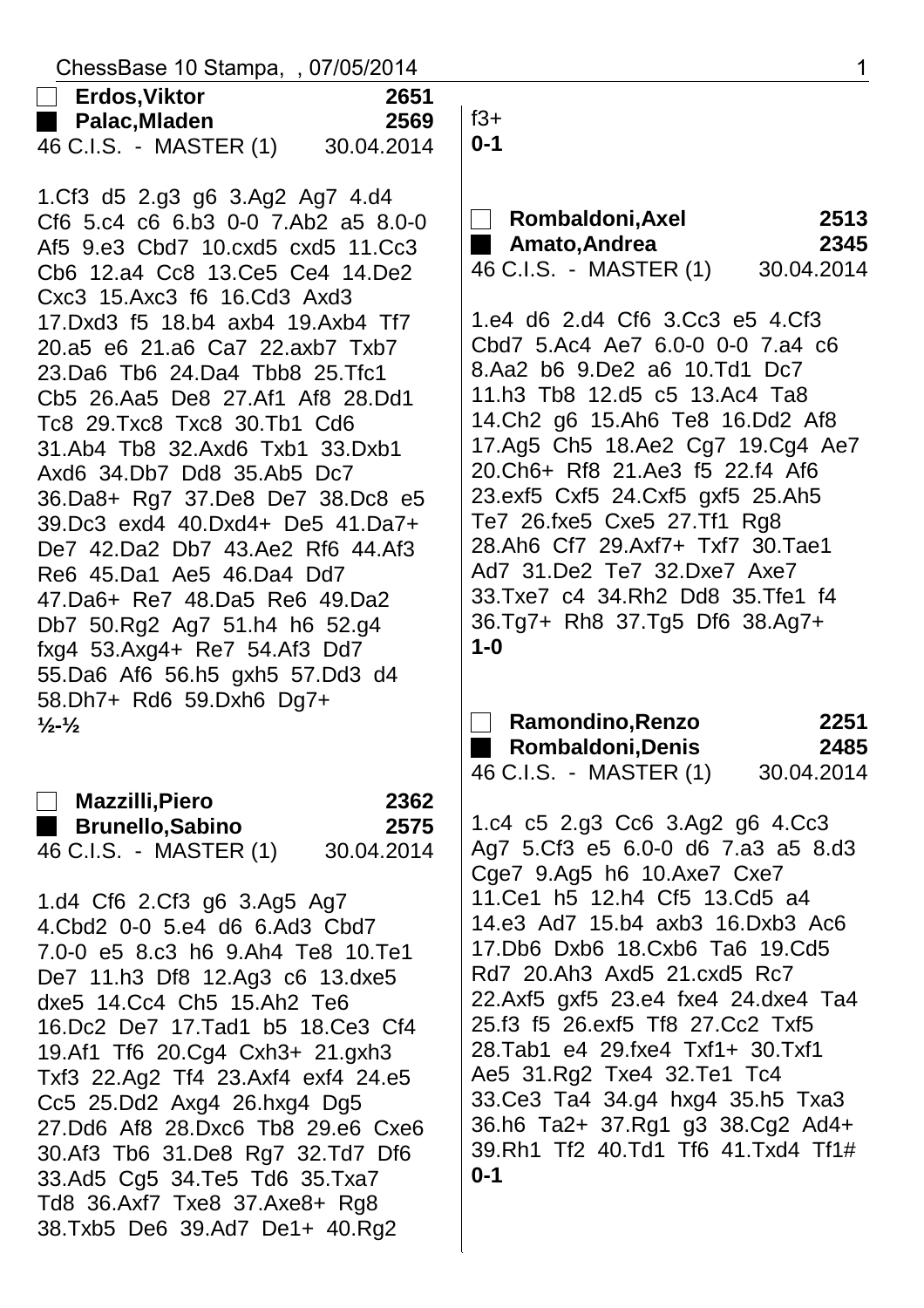| <b>□ Gajewski,Grzegorz</b><br>Erdos, Viktor<br>a ka                                                                                                                                                                                                                                                                                                                                                                                                                                        | 2631<br>2651               | <b>Marinelli, Tullio</b><br>$\mathcal{L}^{\text{max}}$<br>Rombaldoni, Denis                                                                                                                                                                                                                                                                                                                                                                                                                                                                                                         | 2367<br>2485               |
|--------------------------------------------------------------------------------------------------------------------------------------------------------------------------------------------------------------------------------------------------------------------------------------------------------------------------------------------------------------------------------------------------------------------------------------------------------------------------------------------|----------------------------|-------------------------------------------------------------------------------------------------------------------------------------------------------------------------------------------------------------------------------------------------------------------------------------------------------------------------------------------------------------------------------------------------------------------------------------------------------------------------------------------------------------------------------------------------------------------------------------|----------------------------|
| 46 C.I.S. - MASTER (2)                                                                                                                                                                                                                                                                                                                                                                                                                                                                     | 01.05.2014                 | 46 C.I.S. - MASTER (2)                                                                                                                                                                                                                                                                                                                                                                                                                                                                                                                                                              | 01.05.2014                 |
| 1.Cf3 c5 2.c4 Cc6 3.d4 cxd4 4.Cxd4<br>Cf6 5.Cc3 e6 6.Af4 d5 7.e3 Ab4<br>8. Cxc6 bxc6 9. Da4 a5 10. Dxc6+ Ad7<br>11.Dc7 Dxc7 12.Axc7 Re7 13.Ae5<br>Thc8 14.a3 Axc3+ 15.Axc3 dxc4<br>16.Tc1 Ce4 17.Axg7 f6 18.f3 Cd6<br>19.Td1 Tc6 20.e4 e5 21.g4 Cf7<br>22.g5 Cxg5 23.Ah6 Tb8 24.Axg5<br>fxg5 25.Tg1 g4 26.Tg2 c3 27.bxc3<br>Txc3 28.fxg4 Txa3 29.g5 Te3+<br>30. Te2 Tc3 31. Tf2 Tb4 32. Td5<br>Txe4+ 33.Rd2 Ta3 34.Ad3 Ta2+<br>35. Rc3 Txf2 36. Axe4 Txh2<br>$\frac{1}{2}$ - $\frac{1}{2}$ |                            | 1.d4 d5 2.c4 Cc6 3.cxd5 Dxd5 4.e3<br>e5 5.Cc3 Ab4 6.Ad2 Axc3 7.bxc3<br>Cf6 8.c4 Dd6 9.d5 Cb8 10.Tb1 Ca6<br>11.Cf3 Ce4 12.Ad3 Cxd2 13.Cxd2<br>Cc5 14.Ce4 Cxd3+ 15.Dxd3 Dg6<br>16.g3 Ag4 17.Cc5 b6 18.Dxg6 hxg6<br>19.Cb3 0-0-0 20.Cd2 e4 21.f3 exf3<br>22.Rf2 c6 23.e4 f5 24.Cxf3 fxe4<br>25. Ce5 Af3 26. Cxf3 Thf8 27. The 1<br>Txf3+ 28.Rg2 cxd5 29.cxd5 Txd5<br>30. Txe4 Tfd3 31. Tb2 Td2+ 32. Te2<br>Txb2 33. Txb2 Rb7 34. Rf3 Ra6<br>35. Re4 Tc5 36. Tf2 Tc7 37. Rd5 Rb5<br>38.Rd6 Tc6+ 39.Re7 Tc7+ 40.Rd6<br>Tb7 41. Tf4 Ra5 42. Rc6 b5 43. h4<br>Te7 44. Rd6 Tb7 45. Rc6 Tb6+ |                            |
| Rombaldoni, Axel<br>$\Box$<br>■ Caprio, Guido<br>46 C.I.S. - MASTER (2)<br>1.d4 d5 2.c4 e6 3.Cf3 Cf6 4.g3<br>dxc4 5.Ag2 a6 6.0-0 Cc6 7.Cbd2 b5<br>8.Ce5 Cxe5 9.Axa8 Dxd4 10.Ce4                                                                                                                                                                                                                                                                                                            | 2513<br>2426<br>01.05.2014 | 46. Rc5 a6 47. Tf7 Te6 48. Txg7 Ra4<br>49. Rd5 Tb6 50. Tf7 Ra3 51. Tf2 b4<br>52.g4 a5 53.Th2 a4 54.h5 gxh5<br>55.gxh5 b3 56.axb3 axb3 57.Re5<br>Tc6 58.Rf5 Tc2 59.Th3 Ra2 60.Txb3<br>Rxb3 61.Re4<br>$\frac{1}{2}$ - $\frac{1}{2}$                                                                                                                                                                                                                                                                                                                                                   |                            |
| Dxd1 11.Cxf6+ gxf6 12.Txd1 Ac5<br>13.Rg2 Re7 14.Af4 Ad7 15.Ae4 Cg4<br>16. Tf1 e5 17. Ad2 f5 18. Ac2 f4 19. f3<br>Ce3+ 20.Axe3 Axe3 21.Tfd1 Ad4<br>22. Tab1 c5 23. g4 h5 24. h3 f5<br>25.Axf5 Axf5 26.gxf5 Rf6 27.h4 Rxf5<br>28. Tdc1 Tb8 29. Tc2 a5 30. Td1 a4<br>31. Tb1 Re6 32. Tbc1 Rd5 33. Rh3<br>Tg8 34.Rh2 Re6 35.Td1 Tg7 36.Tf1<br>Ae3 37.Td1 Td7 38.Txd7 Rxd7<br>$0 - 1$                                                                                                           |                            | Scalcione, Michelangelo<br><b>Malloni, Marcello</b><br>46 C.I.S. - MASTER (2)<br>1.Cf3 d5 2.d4 Cf6 3.c4 e6 4.Cc3<br>Ab4 5.Ag5 c5 6.cxd5 exd5 7.e3<br>Cbd7 8.Ab5 Da5 9.Axd7+ Cxd7<br>10.0-0 c4 11. Te1 0-0 12. Dc2 Cb6<br>13.Af4 f6 14.h3 Ae6 15.Ag3 Tfe8<br>16.a3 Axc3 17.bxc3 Ca4 18.Tac1 b5<br>19.Cd2 Dd8 20.f3 De7 21.Ta1 Dd7<br>22.Rh2 Af5 23.e4 Ag6 24.Dc1 dxe4<br>25.fxe4 Te7 26.e5 Tae8 27.Cf3 Dd5<br>28. Ta2 Cb6 29. Tae2 Ah5 30. Te3<br>Axf3 31.Txf3 Cd7 32.exf6 Txe1<br>33.f7+ Dxf7 34.Axe1 De6 35.Ag3 h6                                                                 | 2325<br>2350<br>01.05.2014 |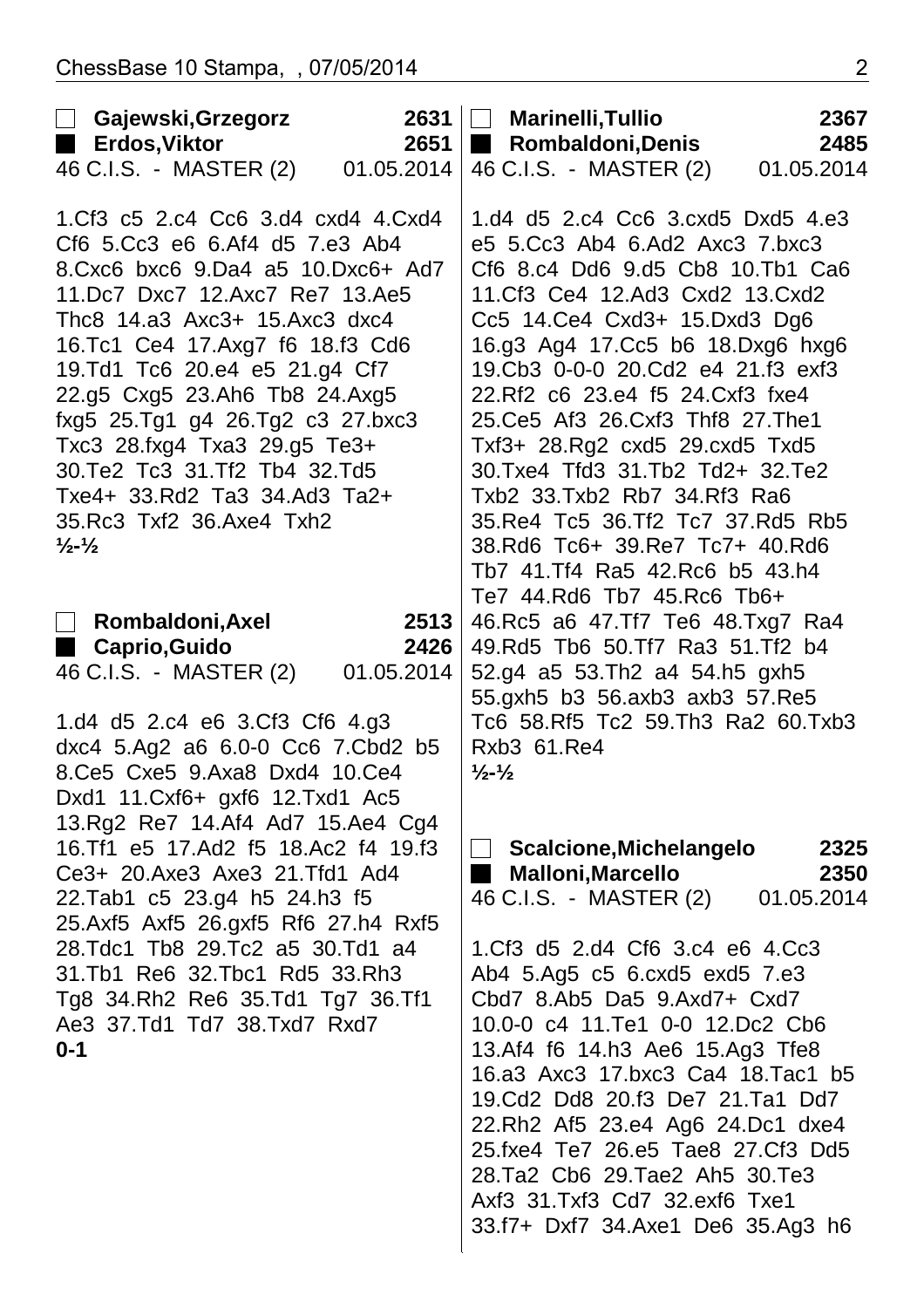| 36.Af4 a6 37.Tg3 Rh7 38.Dd1 Tf8   | Rombaldoni, Axel<br>$\blacksquare$  | 2513       |  |
|-----------------------------------|-------------------------------------|------------|--|
| 39.d5 De4 40.Dg4 Tf7 41.Ae3 Cf6   | Sbarra,Marco                        | 2250       |  |
| 42.Dxe4+ Cxe4 43.Tf3 Txf3 44.gxf3 | 46 C.I.S. - MASTER (3)              | 01.05.2014 |  |
| Cf6 45.d6 Rg6 46.Rg3 Rf5 47.Ad4   |                                     |            |  |
| g6 48.h4 h5 49.Ac5 Cd7 50.Ad4 a5  | 1.d4 Cf6 2.c4 e6 3.Cf3 d5 4.Cc3     |            |  |
| 51.Ae3 Re5 52.Ad4+                | Ab4 5.cxd5 exd5 6.Ag5 Cbd7 7.e3     |            |  |
| $0 - 1$                           | c5 8.Ab5 0-0 9.Axd7 Axd7 10.0-0     |            |  |
|                                   | Ae6 11. Db3 Axc3 12. bxc3 b6 13. a4 |            |  |
|                                   | h6 14.Ah4 g5 15.Ag3 Ce4 16.Db2      |            |  |
| 2651<br>Erdos,Viktor              | Tc8 17.dxc5 Cxg3 18.hxg3 Txc5       |            |  |
| David, Alberto<br>2579            | 19.Cd4 De7 20.Db4 Dc7 21.Cxe6       |            |  |
| 46 C.I.S. - MASTER (3) 01.05.2014 | fxe6 22.Dg4 De5 23.a5 b5 24.a6      |            |  |
|                                   | Txc3 25.Tab1 Tb8 26.f4 De4 27.Dh5   |            |  |
| 1.d4 Cf6 2.c4 e6 3.Cc3 Ab4 4.Dc2  | Dxe3+ 28.Rh1 Dxg3 29.Dg6+ Rh8       |            |  |
| 0-0 5.a3 Axc3+ 6.Dxc3 b6 7.Ag5    | 30.Dxh6+ Rg8 31.Dg6+ Rh8 32.Dh6+    |            |  |
| Ab7 8.e3 d6 9.Ce2 Cbd7 10.Dc2 c5  | Rg8 33.Dxe6+ Rh7 34.Df5+ Rg8        |            |  |
| 11.Td1 Tc8 12.Cc3 cxd4 13.Txd4    | 35.Dxd5+ Rh7 36.Df5+ Rg8 37.Dg6+    |            |  |
| Tc5 14.Ah4 Da8 15.f3 d5 16.Dd1    | Rh8 38.Dh6+ Rg8 39.De6+ Rh7         |            |  |
| Dc8 17.Ae2 dxc4 18.0-0 b5 19.Dd2  | 40.De4+ Rg8 41.Dd5+ Rh7 42.Tbe1     |            |  |
| Th5 20.Td1 e5 21.Txd7 Cxd7 22.Ae7 | Dh4+ 43.Rg1 gxf4 44.Df7+ Rh8        |            |  |
| Ac6 23.Axf8 Dxf8 24.Ca2 Th6       | 45.Te5                              |            |  |
| 25.Da5 g5 26.Dxa7 Td6 27.Dc7      | $1-0$                               |            |  |
| Txd1+ 28.Axd1 Dc5 29.Dd8+ Cf8     |                                     |            |  |
| 30.Dxg5+ Cg6 31.Dd8+ Rg7 32.Rf2   |                                     |            |  |
| e4 33.Dd4+ Ce5 34.Dxc5 Cd3+       | <b>Misiano, Franco</b>              | 2252       |  |
|                                   |                                     |            |  |
|                                   |                                     |            |  |
| 35.Re2 Cxc5 36.Rd2 Cd3 37.Cb4     | <b>Rombaldoni, Denis</b>            | 2485       |  |
| Ab7 38. Cxd3 exd3 39. Rc3         | 46 C.I.S. - MASTER (3)              | 01.05.2014 |  |
| $1 - 0$                           |                                     |            |  |
|                                   | 1.e4 c6 2.d4 d5 3.Cc3 dxe4 4.Cxe4   |            |  |
|                                   | Af5 5.Cg3 Ag6 6.h4 h6 7.Cf3 Cf6     |            |  |
| $\Box$ Arlandi, Ennio<br>2430     | 8. Ce5 Ah7 9. Ad3 Axd3 10. Dxd3 e6  |            |  |
| Brunello, Sabino<br>2575          | 11.Ad2 Cbd7 12.f4 Ae7 13.0-0-0 c5   |            |  |
| 46 C.I.S. - MASTER (3) 01.05.2014 | 14. Df3 Dc7 15. Cxd7 Dxd7 16. dxc5  |            |  |
|                                   | Dc6 17.De2 Axc5 18.Ac3 Cd5          |            |  |
| 1.d4 d5 2.c4 c6 3.cxd5 cxd5 4.Cc3 | 19. Txd5 Dxd5 20. Td1 Dc6 21. Axg7  |            |  |
| Cf6 5.Af4 Cc6 6.e3 Ag4 7.Db3 Ca5  | Tg8 22.Ch5 Ae7 23.Axh6 Dxg2         |            |  |
| 8.Ab5+ Ad7 9.Da4 Cc6 10.Cf3 a6    | 24.Db5+ Dc6 25.Dxc6+ bxc6           |            |  |
| 11.Axc6 Axc6 12.Db3 e6 13.Ce5     | 26.Cg7+ Txg7 27.Axg7 Axh4 28.Th1    |            |  |
| Cd7 14.0-0 Cxe5 15.Axe5 Ad6       | Ad8 29. Th8+ Rd7 30. Af6 Tc8        |            |  |
| 16.Axd6                           | 31.Txd8+ Txd8 32.Axd8 Rxd8 33.Rd2   |            |  |
| $\frac{1}{2}$ - $\frac{1}{2}$     | Rc7 34.b4 c5 35.a3 Rb6 36.c4 cxb4   |            |  |
|                                   | 37.axb4 a5 38.bxa5+ Rxa5 39.Rc3     |            |  |
|                                   | Rb6 40.Rb4 Rc6 41.c5 f6 42.Rc4 e5   |            |  |
|                                   | 43.fxe5                             |            |  |
|                                   | $\frac{1}{2}$ - $\frac{1}{2}$       |            |  |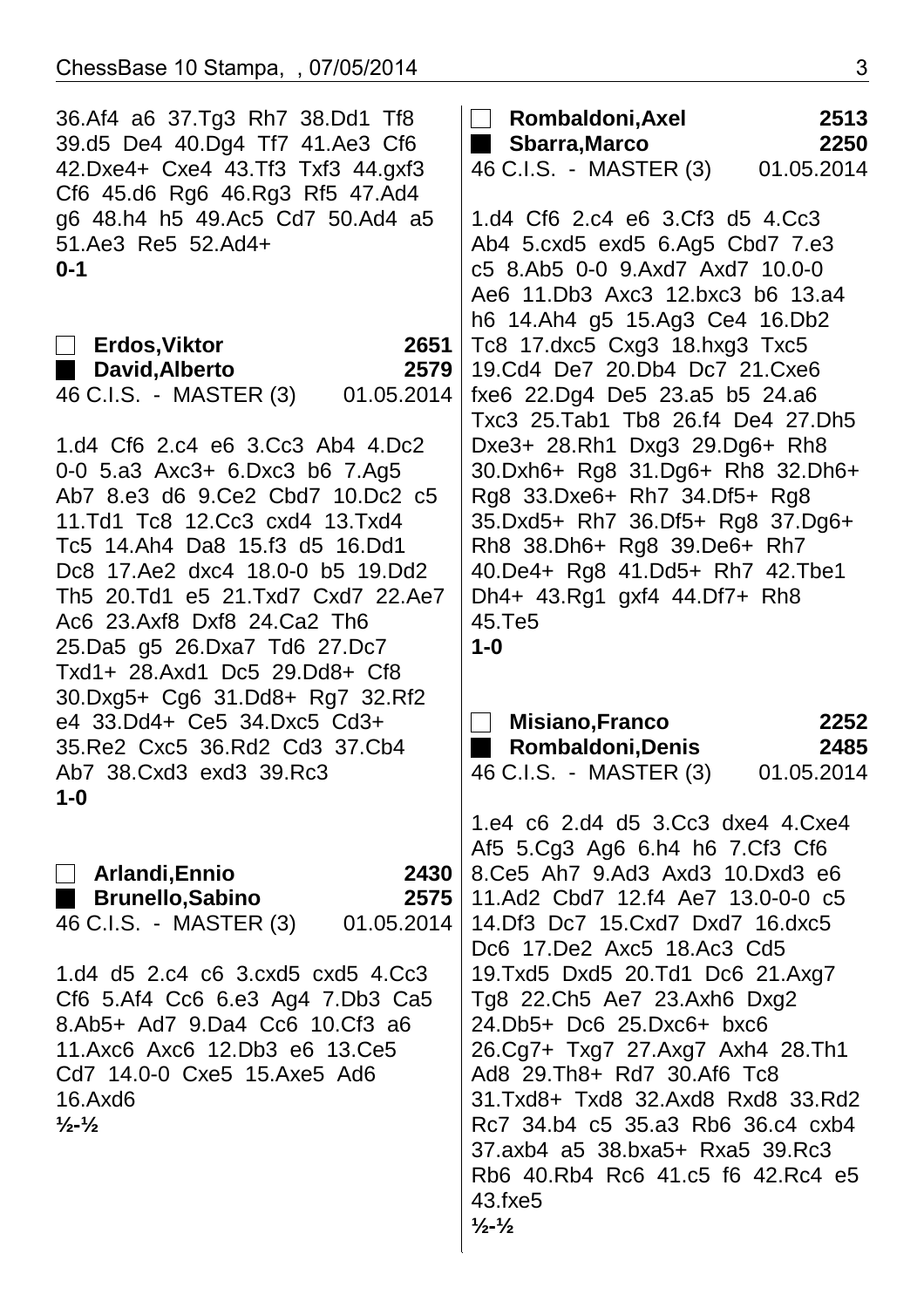| $\Box$<br>lordachescu, Viorel<br>■ Erdos,Viktor                                                                                                                                                                                                                                                                                                                                                                                                                                                                                                                                                                                                                                                                              | 2651                       | 2601   Stromboli,Carlo<br><b>Rombaldoni, Axel</b><br>a a s                                                                                                                                                                                                                                                                                                                                                                                                                                                              | 2332<br>2513               |
|------------------------------------------------------------------------------------------------------------------------------------------------------------------------------------------------------------------------------------------------------------------------------------------------------------------------------------------------------------------------------------------------------------------------------------------------------------------------------------------------------------------------------------------------------------------------------------------------------------------------------------------------------------------------------------------------------------------------------|----------------------------|-------------------------------------------------------------------------------------------------------------------------------------------------------------------------------------------------------------------------------------------------------------------------------------------------------------------------------------------------------------------------------------------------------------------------------------------------------------------------------------------------------------------------|----------------------------|
| 46 C.I.S. - MASTER (4)                                                                                                                                                                                                                                                                                                                                                                                                                                                                                                                                                                                                                                                                                                       | 02.05.2014                 | 46 C.I.S. - MASTER (4)                                                                                                                                                                                                                                                                                                                                                                                                                                                                                                  | 02.05.2014                 |
| 1.d4 d5 2.c4 c6 3.Cc3 Cf6 4.Cf3 a6<br>5.c5 g6 6.Af4 Ch5 7.Ag5 Ag7 8.e3<br>Cd7 9.Ae2 h6 10.Ah4 g5 11.Cd2<br>gxh4 12.Axh5 e5 13.0-0 0-0 14.Cb3<br>exd4 15.exd4 Cf6 16.Ae2 Ce4<br>17.Ad3 f5 18.f3 Cg5 19.Rh1<br>$\frac{1}{2}$ - $\frac{1}{2}$                                                                                                                                                                                                                                                                                                                                                                                                                                                                                   |                            | 1.c4 e5 2.g3 h5 3.h4 Ac5 4.d3 Cf6<br>5.Cc3 Cg4 6.Ce4 d6 7.Ag2 Ab6<br>8.Ch3 Af5 9.Db3 Cc6 10.e3 Dd7<br>11.Ad2 0-0-0 12.0-0-0 f6 13.a3 d5<br>14.cxd5 Dxd5 15.Dxd5 Txd5 16.Rc2<br>Thd8 17.Ac1 a5 18.The1 a4 19.f3<br>Axe4 20.fxe4 Tc5+ 21.Rb1 Txc1+<br>22.Txc1 Axe3 23.Tcd1 Cd4 24.Tg1<br>g6 25.Af3 Ch2 26.Tge1 Ad2 27.Te2                                                                                                                                                                                                 |                            |
| <b>Brunello, Sabino</b><br>$\Box$<br>■ Collutiis,Duilio<br>46 C.I.S. - MASTER (4)                                                                                                                                                                                                                                                                                                                                                                                                                                                                                                                                                                                                                                            | 2575<br>2462<br>02.05.2014 | Chxf3 28.Tdxd2 Cxe2 29.Txe2 Txd3<br>30.Rc2 Tb3<br>$0 - 1$                                                                                                                                                                                                                                                                                                                                                                                                                                                               |                            |
| 1.d4 Cf6 2.c4 e6 3.Cf3 Ab4+ 4.Ad2<br>De7 5.g3 Cc6 6.Cc3 Axc3 7.Axc3<br>Ce4 8.Tc1 0-0 9.Ag2 a5 10.0-0<br>Cxc3 11. Txc3 d6 12. d5 Cb4 13. a3<br>Ca6 14.dxe6 fxe6 15.h4 h6 16.Cd2<br>Cc5 17.b4 axb4 18.axb4 Cd7 19.c5<br>dxc5 20. Ce4 Cb6 21. Cxc5 c6<br>22.Db3 Cd5 23.Tc2 Cc7 24.Td1 Rh8<br>25. Tcd2 Cb5 26. Ah3 e5 27. Axc8<br>Taxc8 28.De3 Cc7 29.Td7 Df6<br>30.T1d6 Df5 31.f3 Cd5 32.De4 Dxe4<br>33. Cxe4 b5 34. Tg6 Tg8 35. Cd6 Rh7<br>36.h5 Tcd8 37.Txd8 Txd8 38.Cf5<br>Td7 39. Txc6 Cxb4 40. Tb6 Cd5<br>41.Txb5 Cf6 42.g4 e4 43.Rf2 exf3<br>44.Rxf3 g6 45.hxg6+ Rxg6 46.Ch4+<br>Rh7 47.Tb6 Tf7 48.Cf5 Cg8 49.e4<br>Ta7 50. Rf4 Tc7 51. Td6 Ta7 52. e5<br>Ta4+ 53.Cd4 Ce7 54.Re3 Cg6 55.e6<br>Ce5 56.Rf4 Cg6+ 57.Rf5 Ta5+ |                            | <b>Rombaldoni, Denis</b><br>$\mathbb{R}$<br><b>Stromboli, Ettore</b><br>46 C.I.S. - MASTER (4)<br>1.Cf3 Cf6 2.c4 b6 3.g3 Ab7 4.Ag2<br>e6 5.0-0 Ae7 6.d4 0-0 7.Cc3 d5<br>8.cxd5 Cxd5 9.Dc2 c5 10.dxc5 Cxc3<br>11.bxc3 Dc8 12.cxb6 axb6 13.Cg5<br>Axg5 14.Axb7 Dxb7 15.Axg5 Cd7<br>16. Tfb1 Tfc8 17. Ae3 Tc6 18. Tb5 Dc7<br>19.De4 Cf6 20.Df3 Cd5 21.Ad4 h6<br>22.Rg2 Ta3 23.Dg4 f6 24.Tb3 Ta5<br>25.e4 h5 26.Dg6 Ce7 27.De8+ Rh7<br>28.Df7 Rh8 29.Td1 Txa2 30.Dxh5+<br>Rg8 31.De8+ Rh7 32.Axf6 Cg8<br>33.Axg7<br>$1 - 0$ | 2485<br>2304<br>02.05.2014 |
| 58.Rf6 Tg5 59.Td7+ Rh8 60.Td8+<br>Rh7 61.Td7+ Rh8 62.Tg7 Txg4<br>63. Txg6 Txd4 64. e7<br>$1-0$                                                                                                                                                                                                                                                                                                                                                                                                                                                                                                                                                                                                                               |                            | Caruana,Fabiano<br>Erdos, Viktor<br>46 C.I.S. - MASTER (5)                                                                                                                                                                                                                                                                                                                                                                                                                                                              | 2783<br>2651<br>02.05.2014 |
|                                                                                                                                                                                                                                                                                                                                                                                                                                                                                                                                                                                                                                                                                                                              |                            | 1.e4 e5 2.Cf3 Cc6 3.Ab5 a6 4.Aa4<br>Cf6 5.0-0 Cxe4 6.d4 Ae7 7.De2 b5<br>8.Ab3 d5 9.dxe5 Ca5 10.Td1 c6<br>11. Cbd2 Cc5 12. c3 Caxb3 13. Cxb3                                                                                                                                                                                                                                                                                                                                                                             |                            |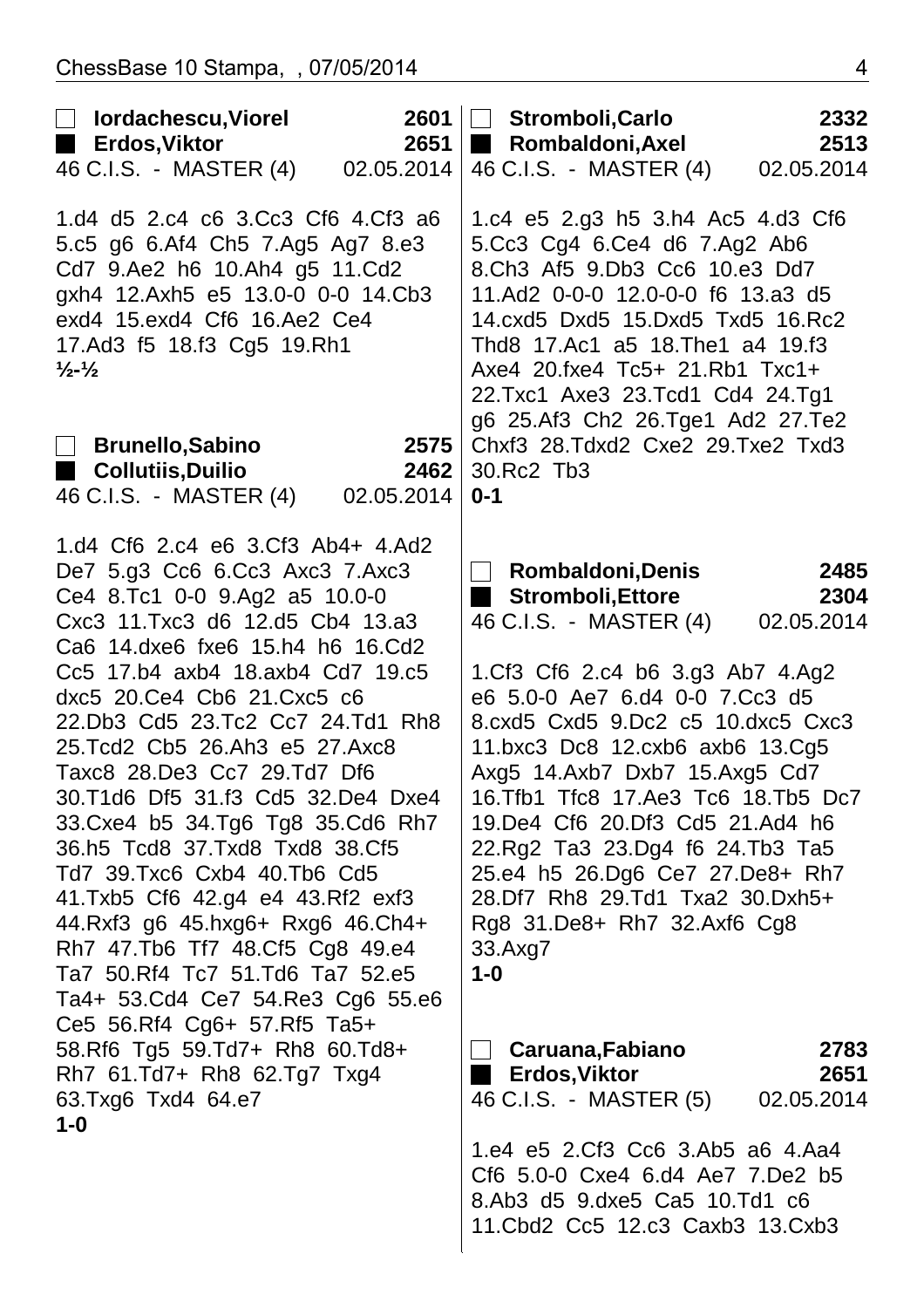| Cxb3 14.axb3 Ag4 15.h3 Ah5 16.g4<br>Ag6 17.Cd4 Dc8 18.b4 0-0 19.Af4<br>Te8 20.Df3 Ae4 21.Dg3 g5 22.Ae3<br>f6 23. Te1 Dc7 24. Ce6 Dd7 25. Cc5<br>Axc5 26.Axc5 fxe5 27.f3 Ag6<br>28. Txe5 h6 29. Ad4 Rh7 30. Txe8 | Ad6 42.Dc3 Ab4 43.De3 Dc6+<br>44.Rb1 Dxe6 45.Tc3 Axc3 46.bxc3<br>Dxg4 47.c4 Af7 48.Ae2<br>$1-0$              |  |  |
|-----------------------------------------------------------------------------------------------------------------------------------------------------------------------------------------------------------------|--------------------------------------------------------------------------------------------------------------|--|--|
| Dxe8 31.Dc7+ Df7 32.Dxc6 Dxf3<br>33.Db7+ Af7 34.Dxa8 Dg3+ 35.Rf1<br>Dxh3+ 36.Re1 Dh1+ 37.Rd2 Dg2+                                                                                                               | □ Rombaldoni,Denis<br>2485<br>Dvirnyy, Danyyil<br>2560<br>٠<br>46 C.I.S. - MASTER (5)<br>02.05.2014          |  |  |
| 38.Rc1 Df1+ 39.Rc2 Ag6+ 40.Rb3<br>Dxa1 41.Dh8#                                                                                                                                                                  | 1.d4 Cf6 2.Ag5 e6 3.Cd2 c5 4.e4                                                                              |  |  |
| $1-0$                                                                                                                                                                                                           | cxd4 5.Cgf3 d6 6.Cxd4 Ae7 7.Ad3<br>0-0 8.De2 e5 9.Cb5 a6 10.Cc3 Cc6                                          |  |  |
| 2513<br><b>Brunello, Sabino</b><br>L<br>■ Vachier-Lagrave,Maxime<br>2758                                                                                                                                        | 11. Cc4 Ag4 12. Dd2 Tc8 13. Ce3 Ae6<br>14.Dd1 Ce8 15.Axe7 Cxe7 16.0-0<br>Cf6 17. De2 Te8 18. Ac4 Axc4        |  |  |
| 46 C.I.S. - MASTER (5) 02.05.2014                                                                                                                                                                               | 19. Cxc4 b5 20. Ce3 b4 21. Ccd5<br>Cexd5 22.exd5 Db6 23.a3 bxa3                                              |  |  |
| 1.d4 Cf6 2.c4 g6 3.Cc3 d5 4.cxd5<br>Cxd5 5.e4 Cxc3 6.bxc3 Ag7 7.Cf3                                                                                                                                             | 24. Txa 3 Dxb 2 25. Txa 6 Db 4 26. Tfa 1<br>g6 27.T1a4 Db1+ 28.Df1 Dxf1+                                     |  |  |
| c5 8.Ae3 Da5 9.Dd2 0-0 10.Tc1 Cd7<br>11.Ad3 e5 12.dxe5 Cxe5 13.Cxe5                                                                                                                                             | 29. Rxf1 Ted8 30. Re2 Rf8 31. f3 Tc7<br>32. Ta8 Re7 33. Txd8 Rxd8 34. g4 h6                                  |  |  |
| Axe5 14.Ac4 Td8 15.Ad5 Ae6 16.c4<br>Dxd2+ 17. Rxd2 Axd5 18. exd5 b5<br>$\frac{1}{2}$ - $\frac{1}{2}$                                                                                                            | 35. Rd2 Tc5 36. c4 Tc7 37. h3 Cd7<br>38. Ta6 Re7 39. Rc2 Cc5 40. Ta8 Tb7<br>41. Cf1 Tb3 42. Cd2 Te3 43. Ta7+ |  |  |
|                                                                                                                                                                                                                 | Re8 44.Ta8+ Re7 45.Ta7+ Re8<br>$46. Ta8+$                                                                    |  |  |
| $\Box$ Vocaturo, Daniele<br>2579<br>Rombaldoni, Axel<br>2513<br>46 C.I.S. - MASTER (5)<br>02.05.2014                                                                                                            | $\frac{1}{2}$ - $\frac{1}{2}$                                                                                |  |  |
| 1.e4 e6 2.d4 d5 3.Cc3 Cf6 4.e5                                                                                                                                                                                  | <b>Erdos, Viktor</b><br>2561<br>$\Box$<br>2540                                                               |  |  |
| Cfd7 5.f4 c5 6.Cf3 Cc6 7.Ae3 Ae7<br>8.Dd2 0-0 9.a3 b6 10.g3 Rh8 11.h4                                                                                                                                           | Antoniewski, Rafal<br>46 C.I.S. - MASTER (6)<br>03.05.2014                                                   |  |  |
| f6 12.exf6 Cxf6 13.0-0-0 Ce4<br>14. Cxe4 dxe4 15. Ab5 Ca5 16. Ce5                                                                                                                                               | 1.Cf3 Cf6 2.c4 g6 3.g3 Ag7 4.Ag2<br>c5 5.d4 cxd4 6.Cxd4 0-0 7.Cc3 Cc6                                        |  |  |
| c4 17.h5 Af6 18.Cg6+ Rg8 19.Cxf8<br>Dxf8 20.Dc3 Ab7 21.Axc4 Ad5                                                                                                                                                 | 8.0-0 Da5 9.Cb3 Dh5 10.c5 d6<br>11.cxd6 Td8 12.e4 Dxd1 13.Txd1                                               |  |  |
| 22.Aa6 Dd8 23.Rb1 Ae7 24.Ac1 b5<br>25.Axb5 Tc8 26.De3 Db6 27.Af1 Dc6                                                                                                                                            | Txd6 14. Txd6 exd6 15. Af4 Ce8<br>16. Td1 Ae6 17. Td2 a5 18. Cd5 Cb4                                         |  |  |
| 28. Th2 Da4 29. g4 Tb8 30. Th3 Cb3<br>31.cxb3 Txb3 32.De1 Txh3 33.Axh3<br>Db3 34.Af1 Axa3 35.De3 Da2+                                                                                                           | 19.a3<br>$\frac{1}{2} - \frac{1}{2}$                                                                         |  |  |
| 36.Rc2 Ab4 37.f5 a5 38.Dg3 h6<br>39. fxe6 Rh7 40. Td3 Da4+ 41. Tb3                                                                                                                                              |                                                                                                              |  |  |
|                                                                                                                                                                                                                 |                                                                                                              |  |  |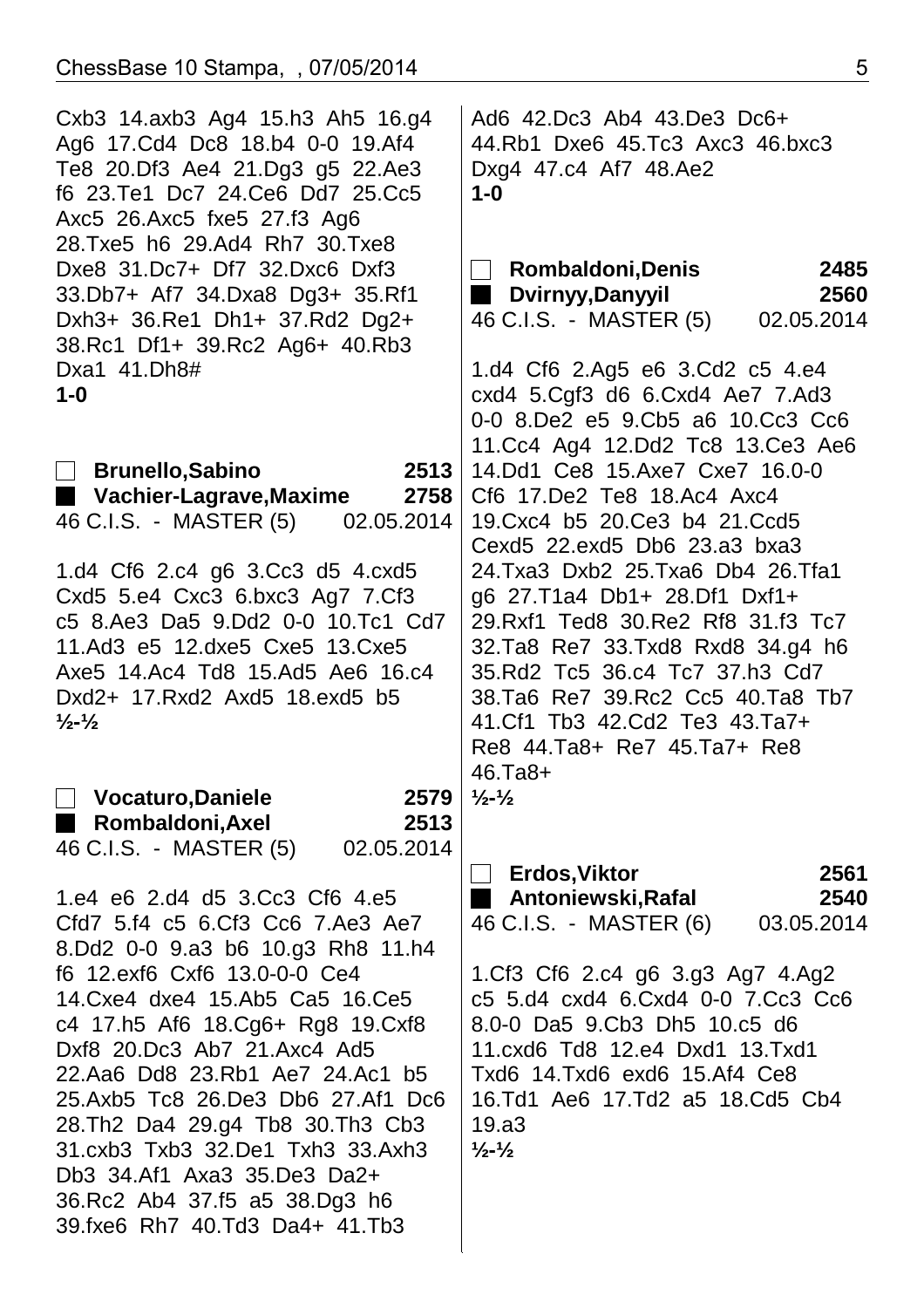| Shytaj, Luca<br>$\Box$                                               | 2453       | 8.Ab5 Ag7 9.0-0 0-0 10.h3 Ce4                                            |            |  |
|----------------------------------------------------------------------|------------|--------------------------------------------------------------------------|------------|--|
| Brunello, Sabino                                                     | 2575       | 11.Te1 Da5 12.Axc6 Cxc3 13.bxc3                                          |            |  |
| 46 C.I.S. - MASTER (6) 03.05.2014                                    |            | bxc6 14.Af4 Dxc3 15.Tb1 Af5 16.Tb3                                       |            |  |
|                                                                      |            | Da5 17. Txe7 Dxa2 18. Tbb7 a5                                            |            |  |
| 1.e4 c5 2.Cf3 e6 3.d4 cxd4 4.Cxd4                                    |            | 19. Ce 5 Ae 6 20. Cxc 6 a 4 21. De 1 a 3                                 |            |  |
| a6 5.Cc3 Dc7 6.Ad3 Cf6 7.f4 d6                                       |            | 22.Dxe6 Tae8 23.Txf7                                                     |            |  |
| 8.Ae3 Cbd7 9.g4 h6 10.g5 hxg5                                        |            | $1-0$                                                                    |            |  |
| 11.fxg5 Ch5 12.g6 Ce5 13.gxf7+                                       |            |                                                                          |            |  |
| Dxf7 14.Dd2 Cg4 15.Tf1 Chf6                                          |            |                                                                          |            |  |
| 16.Ag1 Dh5 17.Cf3 Cd7 18.0-0-0                                       |            | Horvath,Csaba                                                            | 2557       |  |
| Dh6 19.Rb1 Dxd2 20.Txd2 Cde5                                         |            | <b>Erdos, Viktor</b><br>$\blacksquare$                                   | 2651       |  |
| 21. Ca4 Cxf3 22. Txf3 Ce5 23. Tg3                                    |            | 46 C.I.S. - MASTER (7)                                                   | 04.05.2014 |  |
| Ad7 24.Cb6 Td8 25.Ae3 Ac6 26.Ag5                                     |            |                                                                          |            |  |
| Ae7 27.Axe7 Rxe7 28.Txg7+ Rf6                                        |            | 1.Cf3 Cf6 2.c4 e6 3.g3 d5 4.d4 Ae7                                       |            |  |
| 29.Tg1 Tdg8 30.Txg8 Txg8 31.b3                                       |            | 5.Ag2 0-0 6.0-0 dxc4 7.Ce5 Cc6                                           |            |  |
| Th8 32.Rb2 Re7 33.Tg2 Th3 34.Td2                                     |            | 8.Axc6 bxc6 9.Cxc6 De8 10.Cxe7+                                          |            |  |
| Cf3 35. Tf2 Ce5 36. Td2 Cf3 37. Tf2                                  |            | Dxe7 11.Da4 e5 12.dxe5 Dxe5                                              |            |  |
| Ce5 38.Td2                                                           |            | 13.Dxc4 Ae6 14.Dc2 Af5 15.Dd2                                            |            |  |
| $\frac{1}{2}$ - $\frac{1}{2}$                                        |            | Ah3 16. Te1 Tad8 17. Dc3 Dd5 18. f3                                      |            |  |
|                                                                      |            | Tfe8 19.Ca3 Db7 20.Db3 Da6                                               |            |  |
|                                                                      |            | 21.Db5 De6 22.Db3 Da6 23.Db5                                             |            |  |
| Rombaldoni, Axel                                                     | 2513       | $\frac{1}{2}$ - $\frac{1}{2}$                                            |            |  |
|                                                                      |            |                                                                          |            |  |
|                                                                      |            |                                                                          |            |  |
| <b>Bruno,Fabio</b><br>a a s                                          | 2413       |                                                                          |            |  |
| 46 C.I.S. - MASTER (6) 03.05.2014                                    |            |                                                                          |            |  |
|                                                                      |            | <b>Brunello, Sabino</b>                                                  | 2513       |  |
| 1.e4 e6 2.d4 d5 3.Cd2 Cf6 4.e5                                       |            | Ladron, De Guevara Pinto Pao 2325                                        |            |  |
| Cfd7 5.Ad3 c5 6.c3 Cc6 7.Ce2 cxd4<br>8.cxd4 f6 9.exf6 Dxf6 10.Cf3 h6 |            | 46 C.I.S. - MASTER (7)                                                   | 04.05.2014 |  |
|                                                                      |            |                                                                          |            |  |
| 11.0-0 Ad6 12.Cg3 0-0 13.Ac2 Tf7<br>14.a3 Cf8 15. Te1 Ad7 16.b4 a6   |            | 1.c4 c5 2.g3 Cc6 3.Ag2 g6 4.Cc3                                          |            |  |
| 17. Ch5 De7 18. Ce5 Dh4 19. f4 Cxe5                                  |            | Ag7 5.Cf3 e5 6.0-0 Cge7 7.a3 0-0<br>8. Tb1 a5 9. Ce1 d6 10. Cc2 Ae6      |            |  |
| 20. dxe5 Ab8 21. Ae3 Aa7 22. Axa7                                    |            | 11. Ce 3 Tb 8 12. d 3 h 6 13. Ad 2 Rh 7                                  |            |  |
| Txa7 23.Te3 Ta8 24.Th3 De7                                           |            | 14. Ced 5 b6 15. b4 axb4 16. axb4                                        |            |  |
| 25.Dg4 Tc8 26.Ad3 Ab5 27.Cf6+                                        |            | Axd5 17. Cxd5 Cxd5 18. Axd5 Dc7                                          |            |  |
| Txf6 28.exf6 Dxf6 29.Axb5 axb5                                       |            |                                                                          |            |  |
| 30. Te1 Tc4 31. Tf3 e5 32. Dd7 Cxd7                                  |            | 19. Da 4 Ce7 20. Ag 2 Tfc8 21. Tfc1 Af8<br>22.Tb2 Cc6 23.Tcb1 Ae7 24.Ad5 |            |  |
| $0 - 1$                                                              |            |                                                                          |            |  |
|                                                                      |            | Rg7 25.b5 Cd4 26.Dd1 Dd7 27.e3<br>Ce6 28.Ta2 h5 29.Tba1 Ad8 30.Ac3       |            |  |
|                                                                      |            | Cc7 31.Ta7 De7 32.Ac6 f6 33.Df3                                          |            |  |
| Piscopo,Pierluigi                                                    | 2409       | Rf8 34.d4 De6 35.dxe5 dxe5 36.De4                                        |            |  |
| <b>Rombaldoni, Denis</b>                                             | 2485       | $1 - 0$                                                                  |            |  |
| 46 C.I.S. - MASTER (6)                                               | 03.05.2014 |                                                                          |            |  |
|                                                                      |            |                                                                          |            |  |
| 1.e4 c6 2.d4 d5 3.exd5 cxd5 4.c4<br>Cf6 5.Cc3 Cc6 6.Cf3 Ae6 7.c5 g6  |            |                                                                          |            |  |